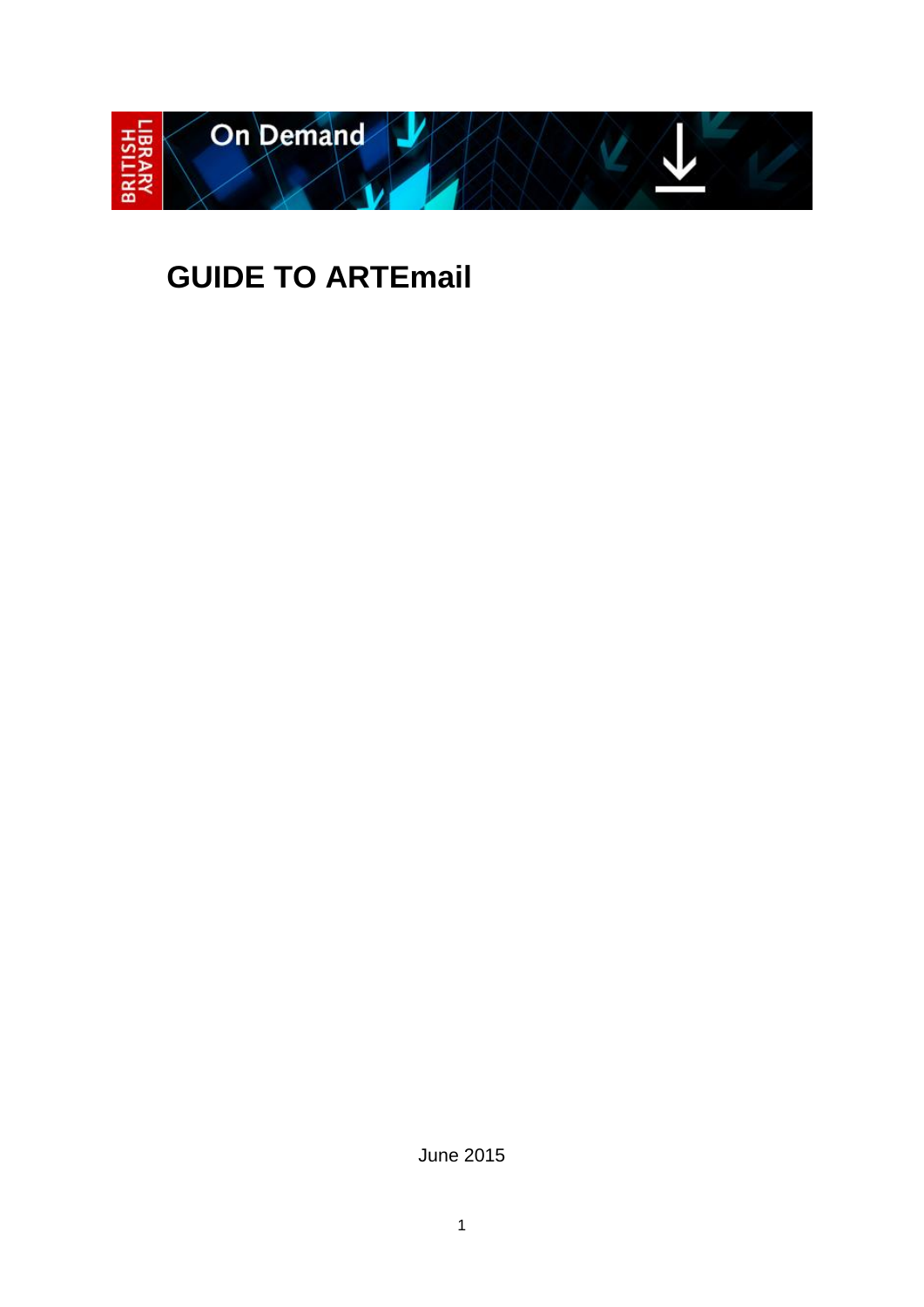# **Contents**

| $\mathbf{1}$ . |  |
|----------------|--|
| 2.             |  |
| 3.             |  |
| 4.             |  |
|                |  |
| 5.             |  |
| 6.             |  |
|                |  |
|                |  |
|                |  |
| 7 <sub>1</sub> |  |
|                |  |
|                |  |
|                |  |
| 8.             |  |
|                |  |
|                |  |
| 9.             |  |
|                |  |
|                |  |
|                |  |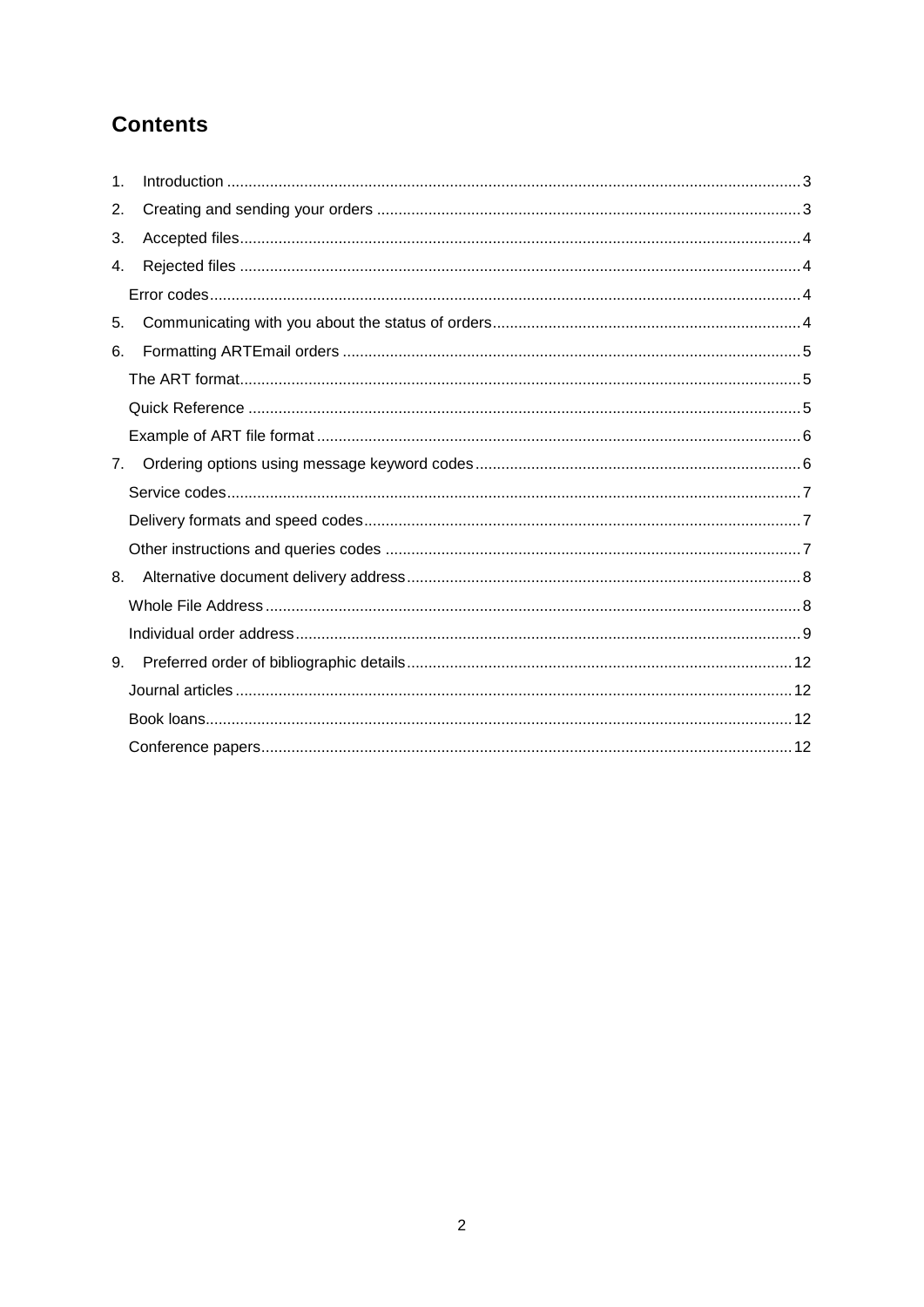# <span id="page-2-0"></span>**1. Introduction**

This guide contains the instructions needed to send ARTEmail orders to us. Alternatively you can order online at [ondemand.bl.uk](http://ondemand.bl.uk/) where you may check the availability of items, see the price, place orders and track them.

With ARTEmail there is no limit on the number of orders you can send in one email message if you follow the simple ART formatting rules. This method is suitable for customers who send a high volume of orders to The British Library, or who have a Library Management System that automates ARTEmail ordering.

You can begin using ARTEmail as soon as you have registered for a business account. You should then have an account ID, and an authorisation code (customer code and password). If you have any questions about ARTEmail, or if you encounter any problems, please contact Customer Services.

T +44 (0)1937 546060

F +44 (0)1937 546333

[customer-services@bl.uk](mailto:customer-services@bl.uk)

# <span id="page-2-1"></span>**2. Creating and sending your orders**

ARTEmail is a simple three‐step process:

- **1. Type your orders, using the ART format (explained below) and save as an ASCII plain**‐ **text file (or type directly into an email message if you are confident with ARTEmail)**  We recommend that you prepare your file of orders offline, using a text editor or other word processing software. Save the file in ASCII plain‐text format, to ensure that our system will accept it. If you use Windows®, you do this by specifying the file type as 'Text File (\*.TXT)' or 'Text only' in the 'Save File as Type' box.
- **2. Paste the file into the body of a new plain text format email message (do not attach it)** Once you are happy that your file is correct and that it follows ART format, copy it to your PC's clipboard. Then paste the file (do not attach it) into the body of your email message. The subject line is not read and may be left blank.
- **3. Send the message, in plain**‐**text format, to: artemail@art.bl.uk**

We will then send a return message, either to confirm that your file has been accepted and confirming the order numbers, or informing you that your file has been rejected.

Please do not send anything other than orders to the ARTEmail email address. If you have any questions or problems, please contact Customer Services.

You should receive confirmation of receipt within a few minutes. It can, however, occasionally take longer, but although email can be delayed, it will not usually be lost.

If you ask for two-hour delivery and do not receive confirmation of receipt within one hour, telephone Customer Services on +44 (0)1937 546060.

#### *Do not just resend the email.*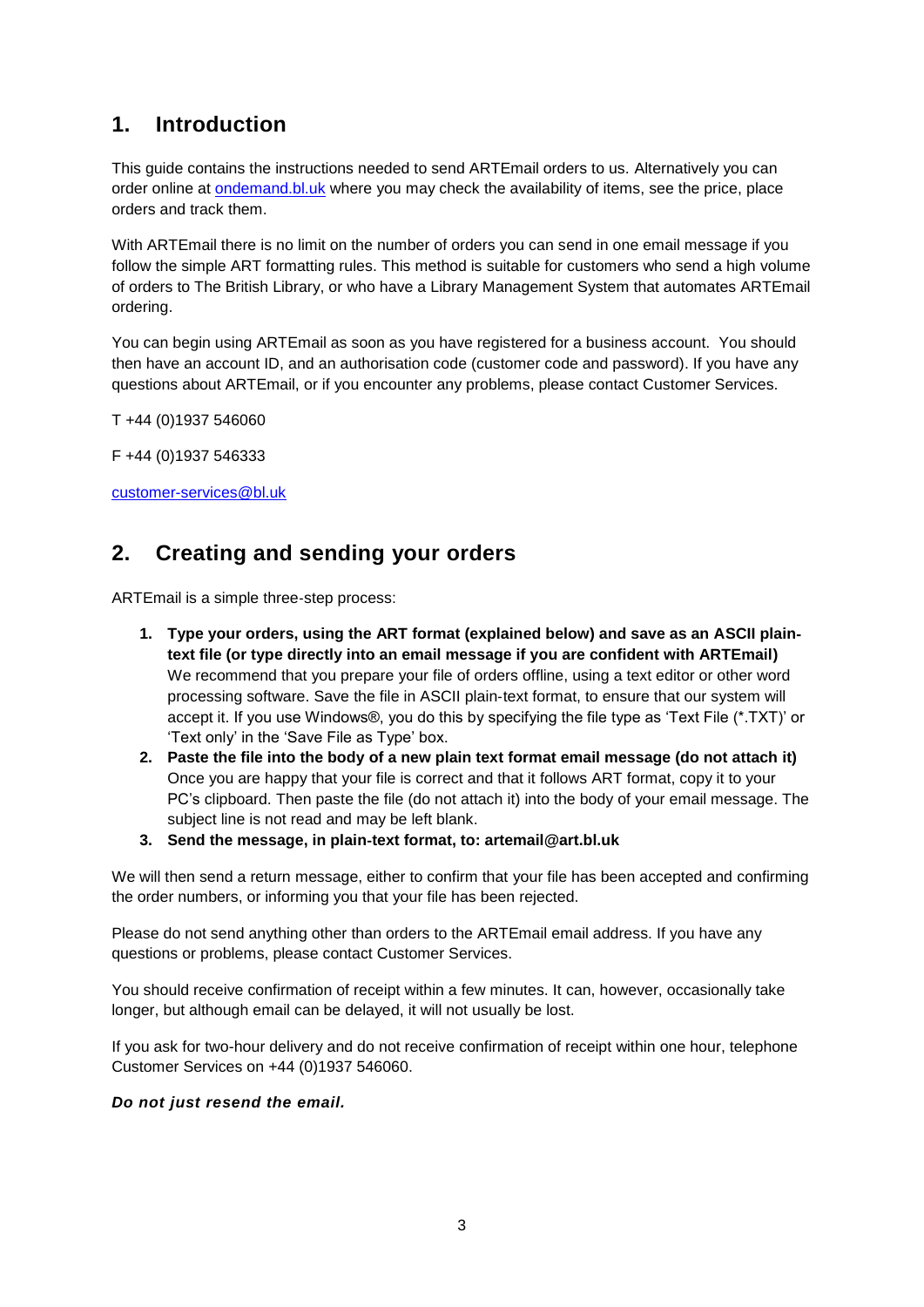# <span id="page-3-0"></span>**3. Accepted files**

If no formatting errors are detected, we will send you an email message confirming that your file has been accepted. The message will confirm your account details, the number of orders contained in your file and the first and last order numbers. It is important that you have a record of the number allocated to each order.

# <span id="page-3-1"></span>**4. Rejected files**

If we detect any formatting errors the whole file of orders will be rejected and we will send you an email message informing you of this. This message will give the reason for rejection, along with an error code.

The message will also include a copy of your file.

Use this information to correct your file of orders, and then resend it in the usual way.

| Code             | <b>Definition</b>       | <b>Further information</b>                                                                        |  |
|------------------|-------------------------|---------------------------------------------------------------------------------------------------|--|
| ERR3             | Request                 | This could be because:                                                                            |  |
|                  | formatting error        | One or more orders exceed the maximum lines/characters<br>allowed, i.e. 11 lines of 40 characters |  |
|                  |                         | • One or more orders are incomplete, e.g. no order text received or<br>no TX prefix               |  |
|                  |                         | • One or more orders have an invalid Message Keyword Code                                         |  |
| ERR12            | Duplicate batch         | The system has detected a duplicate batch and the file will not be                                |  |
|                  |                         | processed. Amend and resend the file if it is not an error.                                       |  |
| ERR4             | <b>Contact Customer</b> | This is the result of an On Demand system problem. BLDSS system                                   |  |
|                  | <b>Services</b>         | problem. Telephone +44 (0)1937 546060 and quote ERROR 4.                                          |  |
| ERR <sub>6</sub> | Cannot find             | Please resubmit your order quoting either your order reference or the                             |  |
|                  | related order           | BL order line number after the TX.                                                                |  |

### <span id="page-3-2"></span>*Error codes*

Alternatively, if we detect any formatting errors, you can opt to only receive details of the incorrectly formatted order(s) and allow correctly formatted orders in the file to continue without delay. You can access details of rejected orders in the 'Invalid Requests' section of [ondemand.bl.uk,](http://ondemand.bl.uk/) correct the formatting error and resubmit orders online. To opt in, you need to update your business account's ARTEMail specific options by selecting 'Yes' in 'Continue to Reject Whole Batch of Requests if errors'.

# <span id="page-3-3"></span>**5. Communicating with you about the status of orders**

We will send computer readable information (suitable for ILL modules) about the status of your orders by email. We call this facility ARTEmail replies in-tray.

## *Reply codes*

| <b>Reply code</b>             | <b>Definition</b>                                                      |
|-------------------------------|------------------------------------------------------------------------|
| CANC                          | Order cancelled                                                        |
| CAT*REAPPLY [number of weeks] | Unable to fulfil because not available for <i>[number of</i><br>weeksl |
| <b>CRE*CANNOT MATCH ITEM</b>  | Unable to fulfil because cannot match to record                        |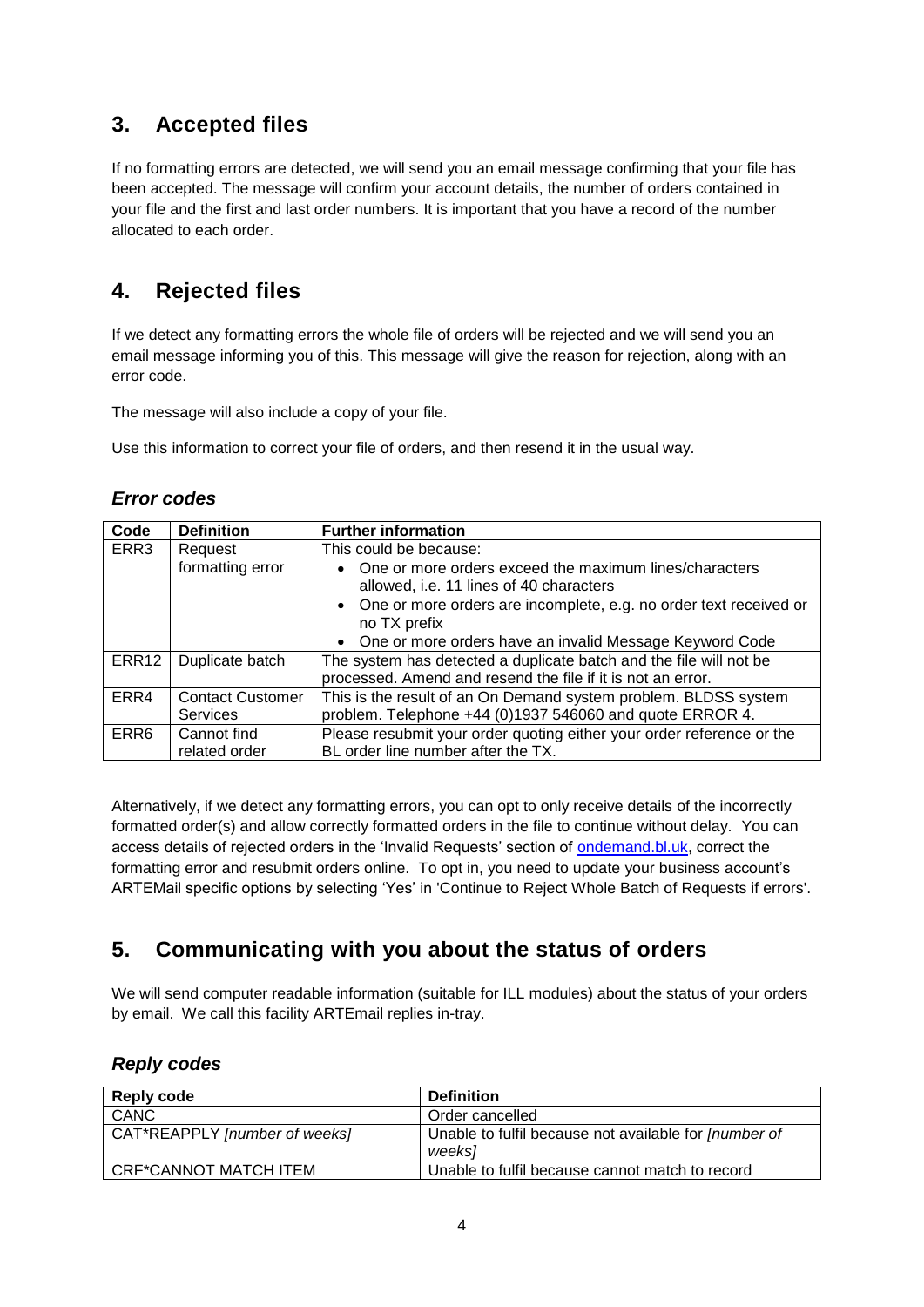| <b>DIRECT</b>                    | Unable to fulfil but suppliers found                     |
|----------------------------------|----------------------------------------------------------|
| <b>DUE</b>                       | Item overdue, please return                              |
| DUE*AUTOMATIC RENEWAL PENDING    | Item due for return, automatic renewal pending           |
| [return date]                    |                                                          |
| <b>DUE WAIT</b>                  | Item due back soon, no renewal available                 |
| *FINAL DEMAND                    | Return overdue item immediately                          |
| *INVALID ORDERING OPTIONS        | Unable to fulfil because invalid ordering options        |
| <b>NCANC</b>                     | Order not available for cancellation                     |
| <b>NO RENEW</b>                  | Item not available for renewal                           |
| NOT                              | Unable to fulfil because not held or no longer available |
| <b>NOT*NUKL</b>                  | Unable to fulfil because suppliers not found             |
| <b>RCOP</b>                      | Unable to fulfil due to copyright restrictions           |
| RENEWED*[dd-mm-yyyy]             | Item renewed                                             |
| SHIPPED COPY                     | Sent for despatch                                        |
| SHIPPED ELECTRONICALLY           | Ready for download                                       |
| SHIPPED LOAN                     | Despatched                                               |
| <i><b>*TOTAL LIBRARY</b></i>     | Sent to Partner supplier                                 |
| *TOTAL LIBRARY MAX COST [amount] | Unable to fulfil because price exceeds maximum cost      |
| TOTAL LOAN*MORE THAN 1 VOLUME    | Unable to fulfil because more than one volume            |
| USE O/D                          | Revised estimated despatch date                          |
| USE*[number]                     | On waiting list                                          |

The coded reply will be matched to the order number, not bibliographic details, so it is important that you keep a record of which order number matches which order. Each replies in-tray message is consecutively numbered in the email's subject field, so you can check that you have not missed any.

You can update your business account alerting options and ARTEmail specific options at any time at [ondemand.bl.uk.](http://ondemand.bl.uk/)

In addition, we will send you plain English replies (administrator order events) for each order. You can select which plain English emails you want to receive by updating your business account's alerting options at [ondemand.bl.uk.](http://ondemand.bl.uk/)

You can track the progress of orders online in the 'Admin Order Tracking' section of our interface. You can check the current status and the order history, which includes additional information not covered by our computer readable email updates.

# <span id="page-4-0"></span>**6. Formatting ARTEmail orders**

### <span id="page-4-1"></span>*The ART format*

Your message is going to be read by a computer that has to be able to recognise who you are, where each new order starts, and where your file of orders ends. If your message does not correctly follow the ART format, your message may be rejected.

### <span id="page-4-2"></span>*Quick Reference*

The four simple rules for formatting your ARTEmail orders are:

- 1. Start the file with your On Demand account ID and authorisation code (customer code and password).
- 2. Begin each new order with the letters TX followed by your reference number and any message keyword codes.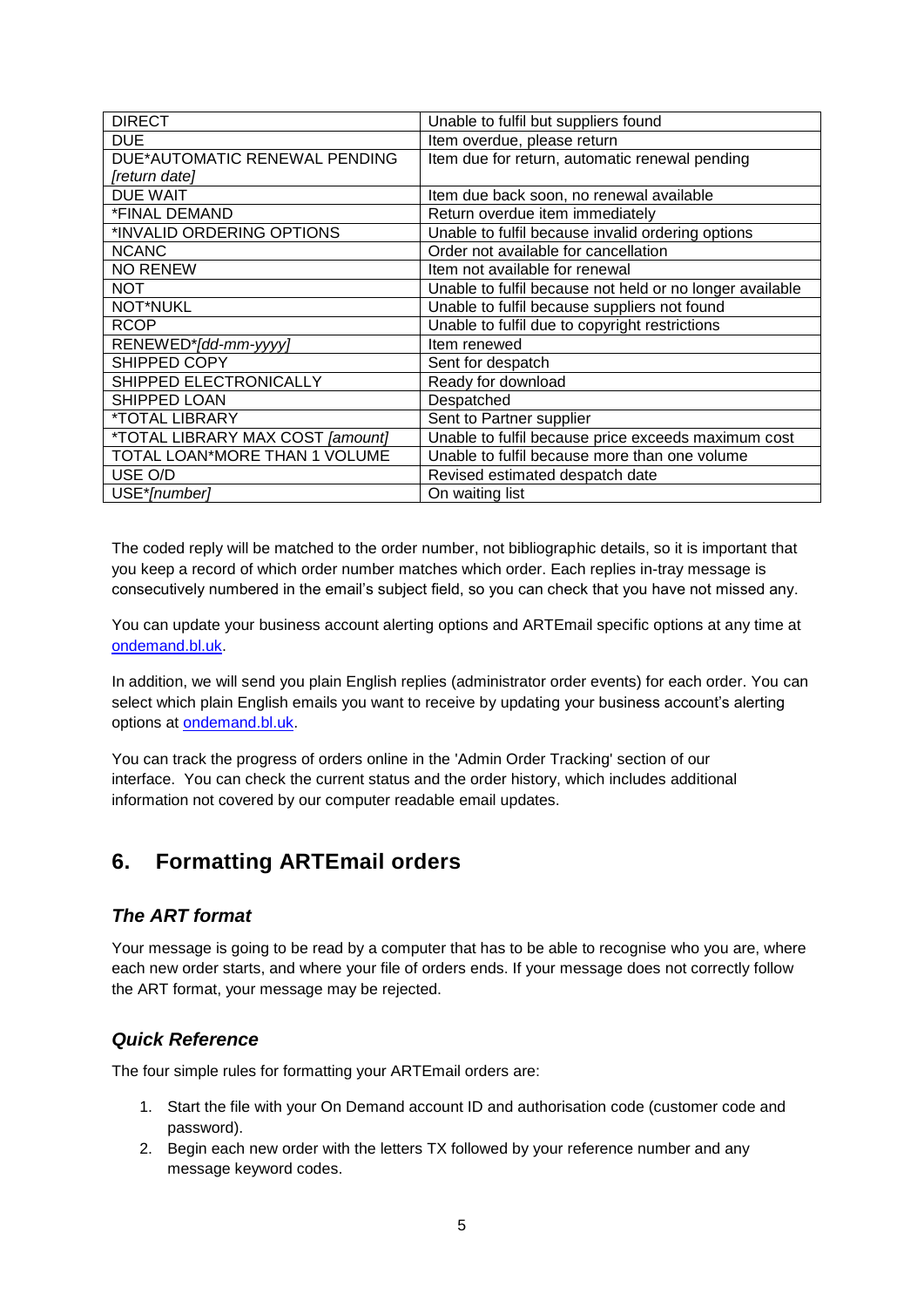- 3. Leave at least four blank lines, using the return key, between each order.
- 4. End the file with NNNN, and a single return key stroke.

Your reference number should follow TX immediately but be separated from your first Message Keyword Code by one space. Reference numbers should not contain spaces and some punctuation should be avoided as it causes problems during processing. Use only the following punctuation characters:  $\therefore$  (though we recommend omitting punctuation from reference numbers).

When we confirm your order, we will always assign it our own unique order number too.

The first line of each order, because it must begin with 'TX', is called the 'TX Line'. The TX line must contain no more than 40 characters.

| Your On Demand account ID                                | 87-9999                            |
|----------------------------------------------------------|------------------------------------|
| Your authorisation code                                  | ABC123D                            |
| Four blank lines                                         |                                    |
|                                                          |                                    |
|                                                          |                                    |
|                                                          |                                    |
| First order TX line, reference, message keyword code(s)  | TX87999901 S PHOTO COPYRT          |
| <b>Bibliographic details</b>                             | Canadian Veterinary Journal        |
| (maximum order length is 11 lines or 40 characters       | 2003 VOL 35 PT 2 PP 111-           |
|                                                          | Bovine neonatal problems in        |
|                                                          | Bryan, LA                          |
|                                                          | Canadian Med. Vet. Assn.           |
|                                                          | 3046.10000                         |
| Four blank lines                                         |                                    |
|                                                          |                                    |
|                                                          |                                    |
|                                                          |                                    |
| Second order TX line, reference, message keyword code(s) | <b>TX87999902 SL LOAN</b>          |
| Bibliographic details                                    | Immunology: a comparative approach |
| (maximum order length is 11 lines or 40 characters       | Turner, RJ (ed)                    |
|                                                          | 2003                               |
|                                                          | 0471944009                         |
| Four blank lines                                         |                                    |
|                                                          |                                    |
|                                                          |                                    |
|                                                          |                                    |
| End of file code (must be upper case)                    | <b>NNNN</b>                        |
| Single return key stroke                                 |                                    |

### <span id="page-5-0"></span>*Example of ART file format*

# <span id="page-5-1"></span>**7. Ordering options using message keyword codes**

To tell us how quickly you want an item, what delivery format you want it in and whether you want us to go to other suppliers if we cannot supply it, you need to use certain codes after the TX on the first line of the order. We call these message keyword codes.

<span id="page-5-2"></span>*Note: The codes will be read by a computer, so it's important that you familiarise yourself with the codes and their meanings*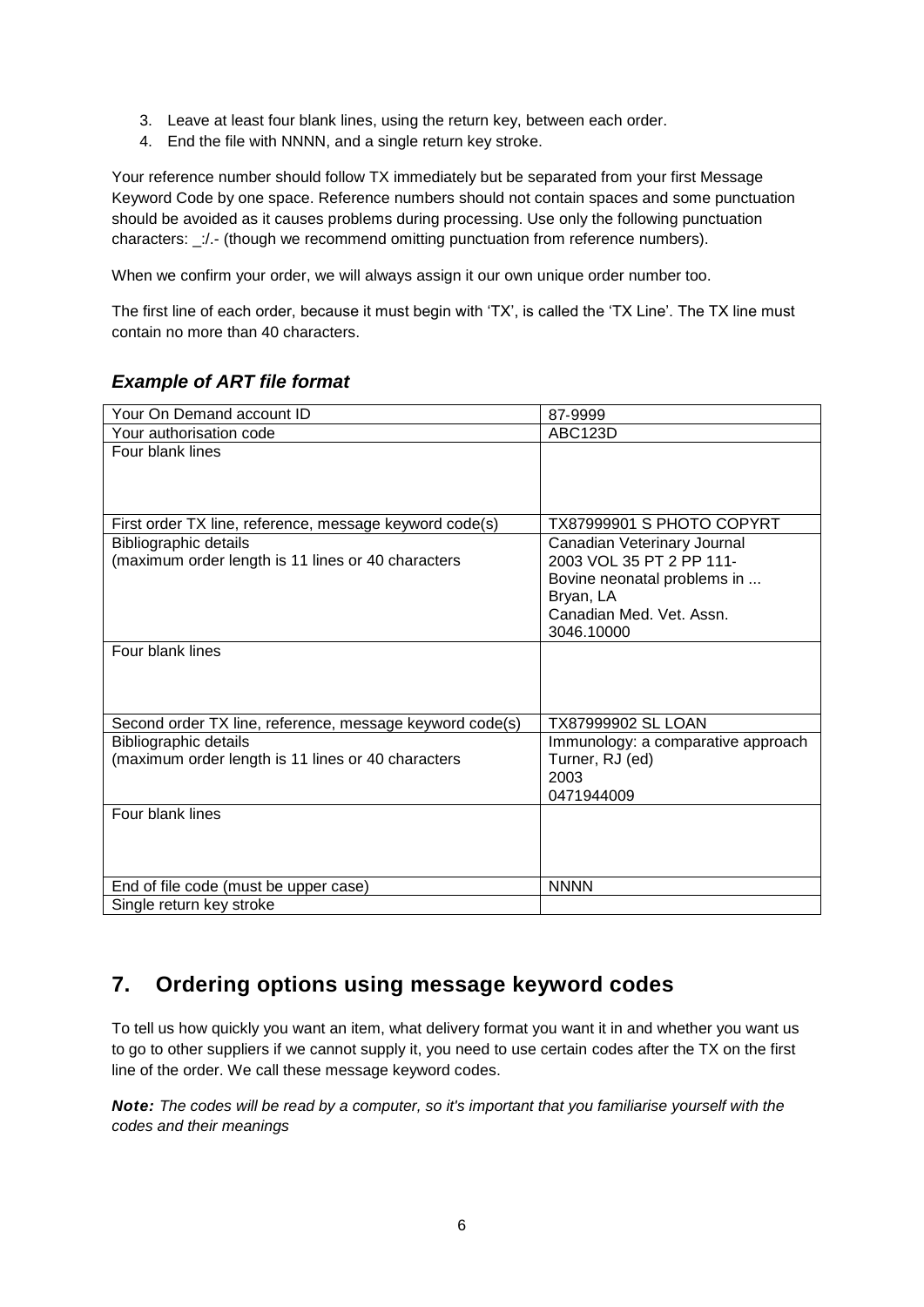#### *Service codes*

| Code                        | <b>Service</b>                                                                                                                                  |
|-----------------------------|-------------------------------------------------------------------------------------------------------------------------------------------------|
| -S                          | British Library only search                                                                                                                     |
| -SL                         | If the item is not immediately available from stock we will supply a full list of any<br>locations from which you can source the item yourself. |
| BACKUP, SW or<br><b>WWS</b> | If the item is not immediately available from stock we will source and supply it on<br>your behalf.                                             |

If we receive an order without a service code, we will assume you require the service preference stated in your business account settings and process your order under those terms and conditions.

The default service preference is a British Library search only. You can update your business account preferences at any time at [ondemand.bl.uk.](http://ondemand.bl.uk/)

| Delivery format*                  | <b>Speed</b>  | Code              |
|-----------------------------------|---------------|-------------------|
| Encrypted download                | 2 hours       | SED99*2*          |
| Encrypted download                | 24 hours      | SED99*24*         |
| Encrypted download                | Within 4 days | SED <sub>99</sub> |
| Unencrypted download <sup>†</sup> | 2 hours       | PTW*2*            |
| Unencrypted download <sup>†</sup> | 24 hours      | PTW*24*           |
| Unencrypted download <sup>†</sup> | Within 4 days | <b>PTW</b>        |
| Secure file transfer (Ariel)      | 2 hours       | FXBK99*2*         |
| Secure file transfer (Ariel)      | 24 hours      | FXBK99*24*        |
| Secure file transfer (Ariel)      | Within 4 days | FXBK99            |
| Paper                             | 2 hours       | PHOTO*2*          |
| Paper                             | 24 hours      | PHOTO*24*         |
| Paper                             | Within 4 days | <b>PHOTO</b>      |
| Loan                              | 24 hours      | LOAN*24*          |
| Loan                              | Within 4 days | <b>LOAN</b>       |

#### <span id="page-6-0"></span>*Delivery formats and speed codes*

\* Only quote one delivery format code per order

<sup>†</sup> To receive unencrypted download you must hold the relevant Copyright Licensing Agency licence.

If we receive an order without a delivery format or speed code, we will assume you require the delivery format and speed stated in your business account preferences and process your order under those terms and conditions.

The default delivery format is paper and the default Speed is within 4 days. You can update your account ordering options at any time at **ondemand.bl.uk.** 

<span id="page-6-1"></span>*Other instructions and queries codes*

| <b>Instruction or query</b> | Code          | <b>Further information</b>                                         |
|-----------------------------|---------------|--------------------------------------------------------------------|
| Copyright fee paid          | <b>COPYRT</b> | Alternatively, you can ask for this by prefixing your reference    |
| service                     |               | number with RZ, e.g. TXRZ890656/9 SED99.                           |
| required                    |               |                                                                    |
| Do not place order on a     | <b>WLX</b>    |                                                                    |
| waiting list                |               |                                                                    |
| Item must be available      | <b>HOME</b>   |                                                                    |
| for reading at home         |               |                                                                    |
| Request progress report     | <b>CHASER</b> | You must quote either your order reference number or the BL        |
| if speed exceeded and       |               | order line number after the TX.                                    |
| no response received        |               | Alternatively you can report this in the 'Admin                    |
|                             |               | Order Tracking' section of ondemand.bl.uk. Find your order,        |
|                             |               | select 'Report Problem' and select 'I haven't received this item'. |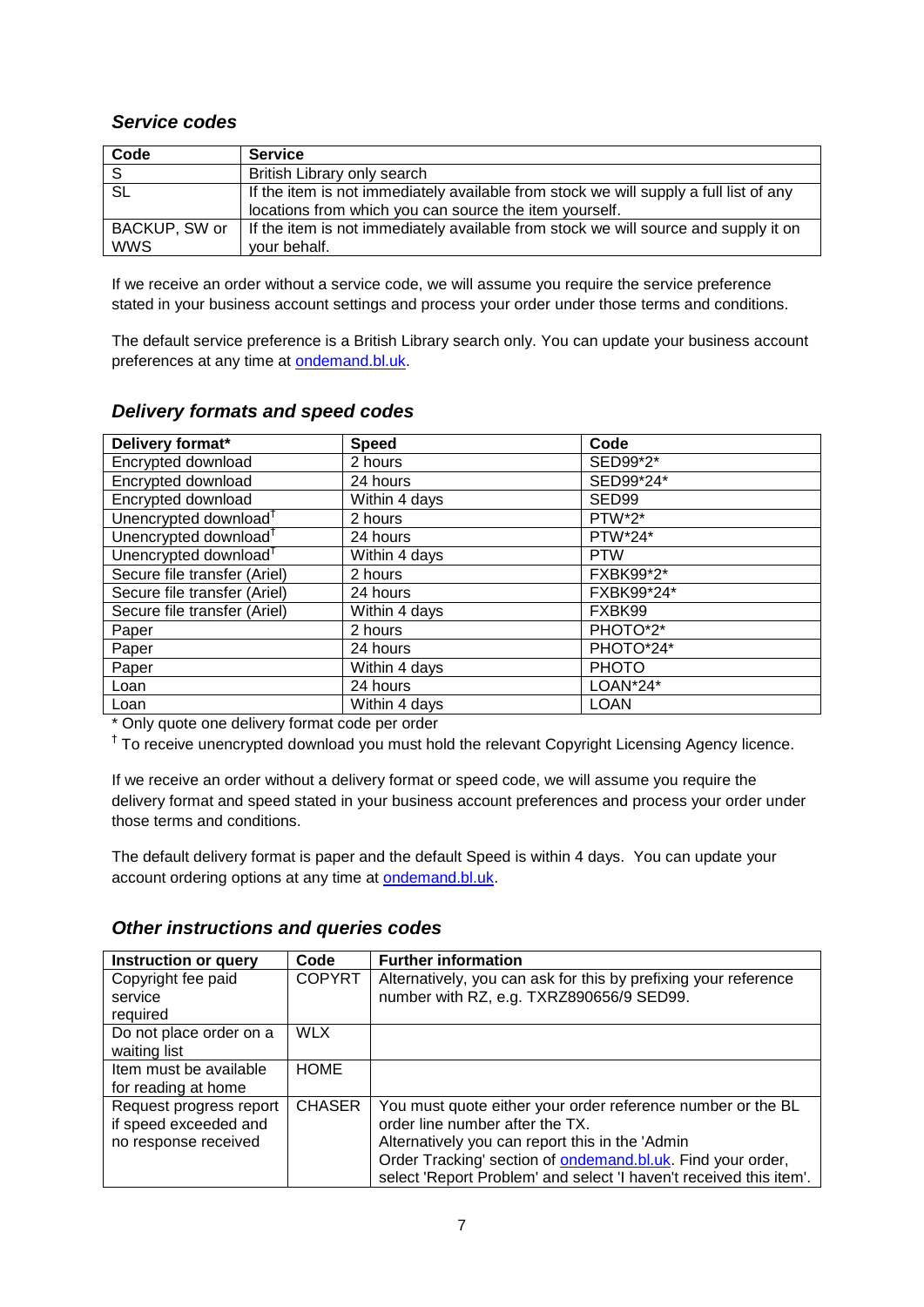| Request to renew a<br>loan                                              | <b>RENEW</b>       | You must quote either your order reference number or the BL<br>order line number after the TX. Alternatively you can renew<br>loans in the 'Admin Order Tracking' section of ondemand.bl.uk.<br>Find your order and select 'Renew Loan'.                                                     |
|-------------------------------------------------------------------------|--------------------|----------------------------------------------------------------------------------------------------------------------------------------------------------------------------------------------------------------------------------------------------------------------------------------------|
| Request to cancel an<br>order on a waiting list                         | <b>CANCEL</b>      | You must quote either your order reference number or the BL<br>order line number after the TX. Alternatively you can Cancel<br>orders in the 'Admin Order Tracking' section of<br>ondemand.bl.uk. Find your order and select 'Cancel Order'.                                                 |
| Report that a recalled<br>loan has already been<br>returned             | <b>RECALL</b>      | You must quote either your order reference number or the BL<br>order line number after the TX. Alternatively you can report this<br>in the 'Admin<br>Order Tracking' section of ondemand.bl.uk. Find your order,<br>select 'Report Problem' and select 'I've already returned this<br>item'. |
| Indicate that you accept<br>the charges quoted by a<br>partner supplier | <b>COST</b><br>OK. | Only use this if we have sent you the code *TOTAL<br>LIBRARY MAX COST.                                                                                                                                                                                                                       |

*Note: If you send a code that is not in the above lists, or is misquoted, your order is likely to be rejected.*

# <span id="page-7-0"></span>**8. Alternative document delivery address**

Alternative document delivery (ADD) address is an optional facility. You can use it to ask us to send items to an address different to your registered address. For example, you may find it useful to have documents delivered straight to researchers. To opt in, you need to update your ARTEMail specific options, by selecting 'Yes' in 'Allow Me To Override Default Delivery Email Address'.

There are two types of ADD Address:

- 1. Whole File Address the entire file of orders is to go to a different address.
- 2. Individual Order Address one order in the file is to go to a different address.

The ADD address affects only the delivery of the ordered documents; any comments and replies about the status of these orders will be sent to your usual address. When sending chasers or other queries, you must always re-quote the ADD address.

### <span id="page-7-1"></span>*Whole File Address*

To have all items in your file supplied to a different address, prepare your file as usual, but at the very beginning, on the line after your authorisation code, type ':DELIVER ALL ITEMS TO:' including the colons. Follow this with the new address. Be sure to use no more than six lines, with a maximum of 40 characters per line. Leave no blank lines within the address.

This new address will take precedence over your registered address for all documents ordered in this file.

Follow the address with four blank lines and then complete your file as usual.

#### **Example: whole file address with postal delivery required**

On Demand account ID Authorisation code :DELIVER ALL ITEMS TO: Millfield Public Library Millfield Road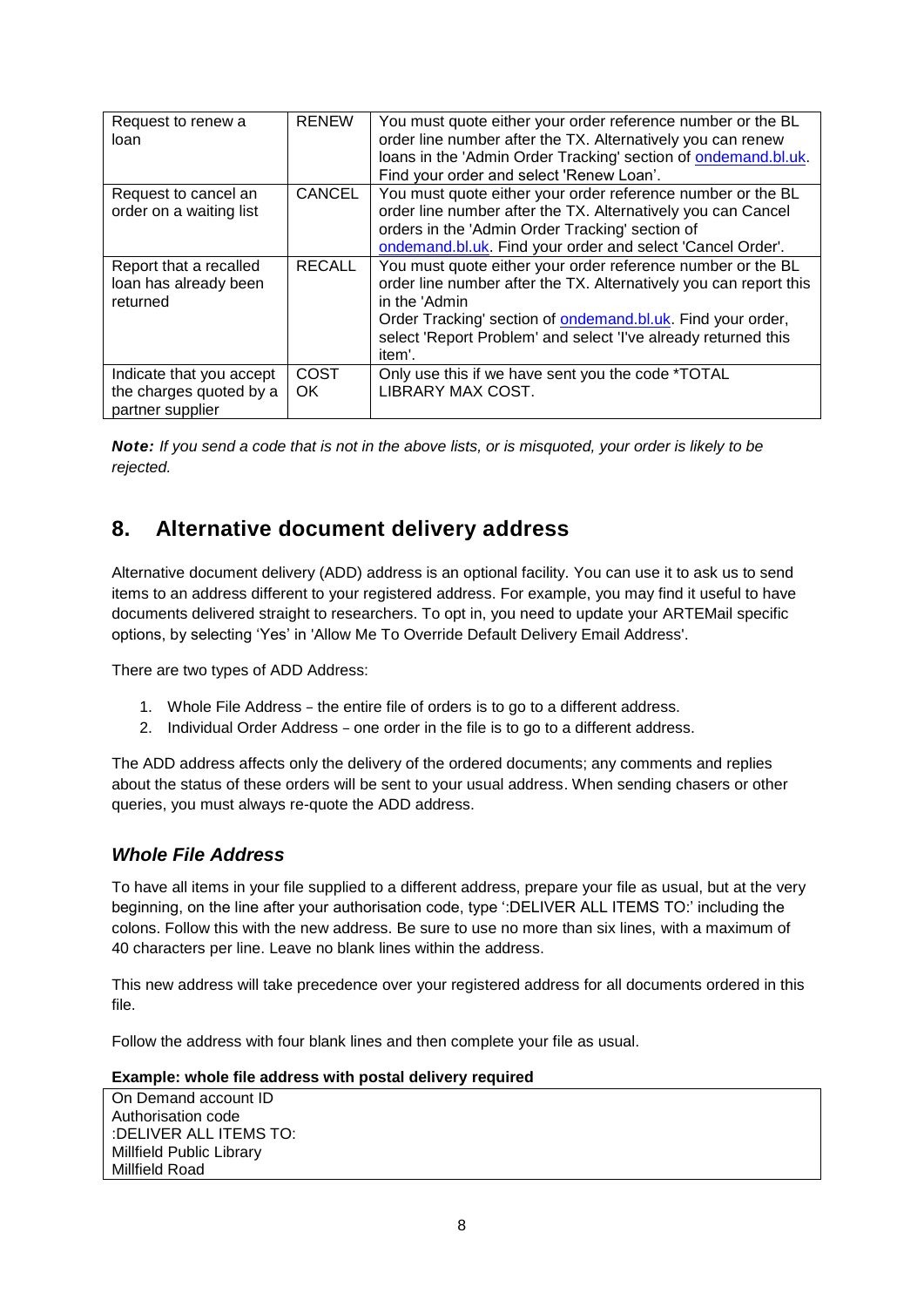Sydney **NSW Z0012** Australia

TX87999903 SL PHOTO Canadian Veterinary Journal 2003 VOL 35 PT 2 PP 111-Bovine neonatal ... Bryan, LA 3046.10000

**NNNN** 

**Example: whole file address with electronic delivery required**

On Demand account ID Authorisation code :DELIVER ALL ITEMS TO: a.researcher@business.xyz

TX87999904 SL SED99 Canadian Veterinary Journal 2003 VOL 35 PT 2 PP 111‐ Bovine neonatal ... Bryan, LA 3046.10000

**NNNN** 

#### <span id="page-8-0"></span>*Individual order address*

To have individual orders supplied to different addresses, prepare your file of orders in the usual way.

You will add the new address after the individual order it affects.

Type in the order details and leave the usual four blank lines after it. On the fifth line, type ':DELIVER ABOVE ITEM TO:' including the colons and follow this with the address. Again, use no more than six lines, with a maximum of 40 characters per line. There must be no blank lines within the address. Follow the new address with four blank lines before either ending the file or typing another order.

In the example below, the first item would be delivered to the new address, whereas the second item would go to the customer's registered address.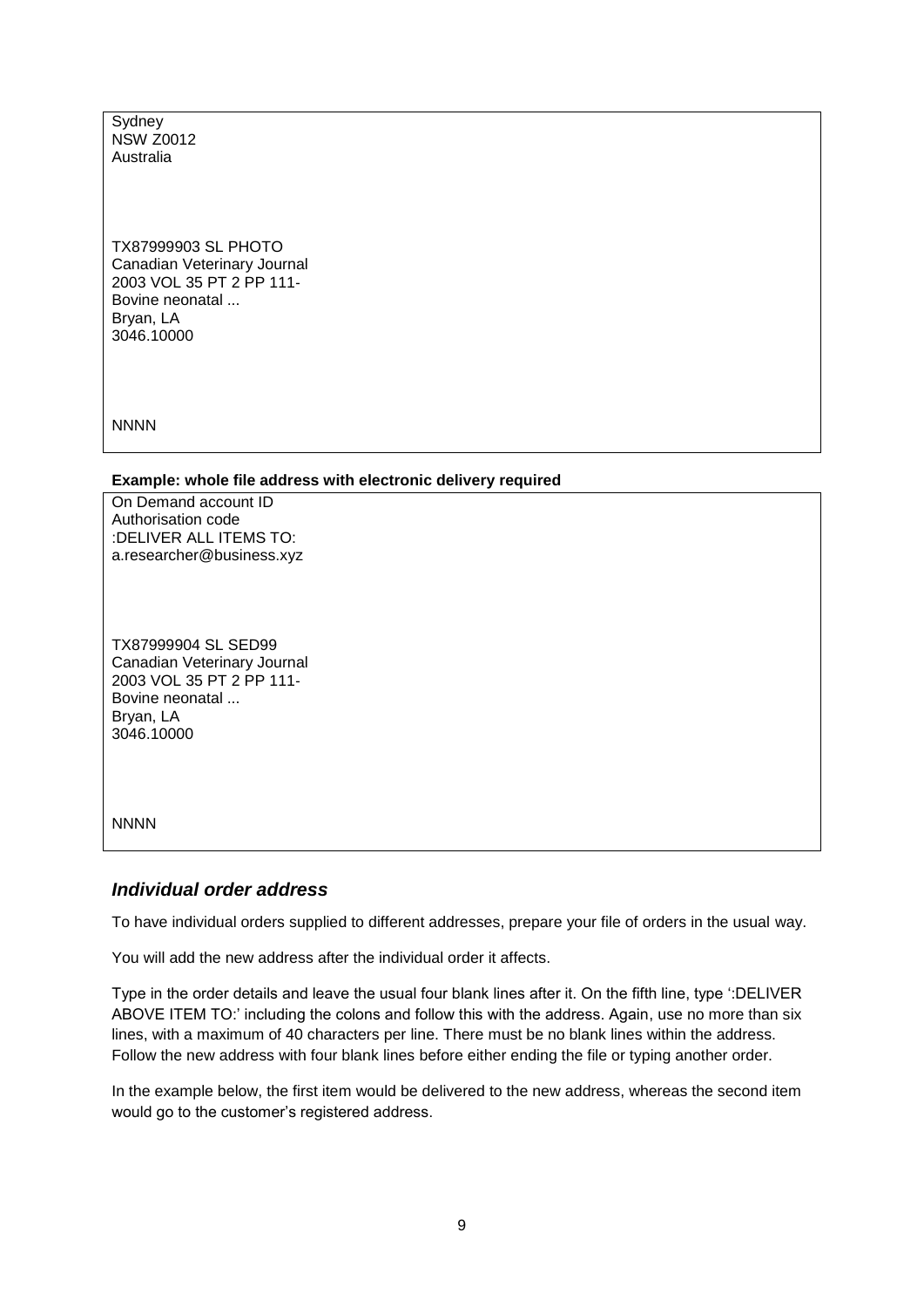#### **Example: individual order address with postal delivery required**

On Demand account ID Authorisation code

TX87999905 S PHOTO\*24\* Canadian Veterinary Journal Canadian Veterinary Journal 2003 VOL 35 PT 2 PP 111- 2003 VOL 35 PT 2 PP 111-Bovine neonatal ... Bovine neonatal ... Bryan, LA Bryan, LA 3046.10000

:DELIVER ABOVE ITEM TO: Millfield Public Library Millfield Road Sydney NSW10020 Australia

TX87999906 SL LOAN Immunology: a comparative approach Turner, RJ (ed) 2003 0471944009 MO3/22191

**NNNN** 

#### **Example: individual order address with electronic delivery required**

On Demand account ID Authorisation code

TXRZ87999907 S SED99\*24\* Canadian Veterinary Journal 2003 VOL 35 PT 2 PP 111-Bovine neonatal ... Bryan, LA 3046.10000

:DELIVER ABOVE ITEM TO: a.researcher@mybusiness.com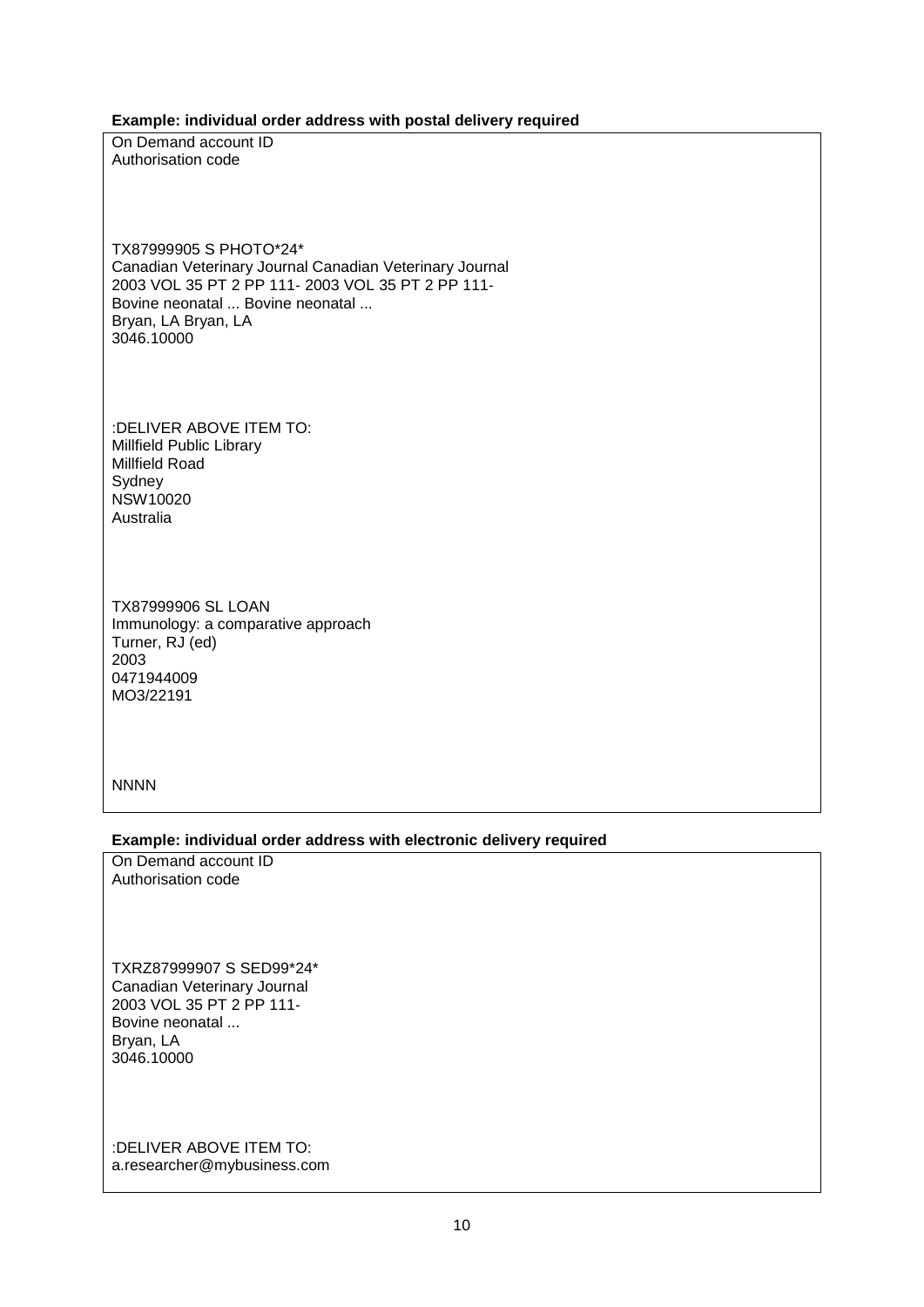TX87999908 S LOAN Immunology: a comparative approach Turner, RJ (ed) 2003 0471944009 MO3/22191

NNNN